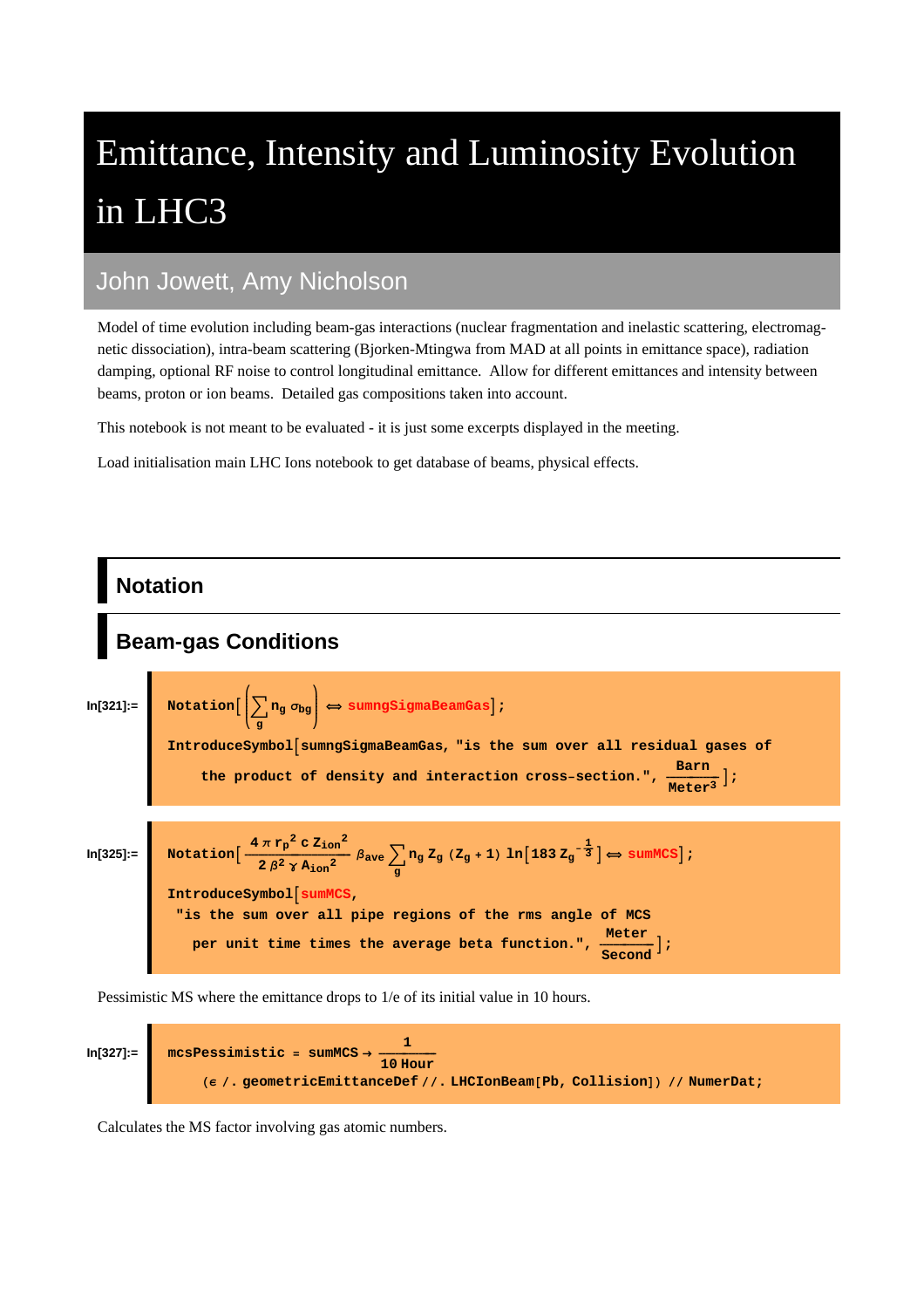$$
\ln[328] = \text{msFac}[\text{el}^2:\text{ElementQ}] := \text{Module}[\{z = \text{AtomicNumber}[\text{el}]\},
$$
\n
$$
z(z + 1) \text{Log}[\frac{183}{z^{1/3}}]]
$$

Calculates the MS factor for each residual gas element. This gives us a general expression in terms of gas compositions.

```
ln[329]:=
             gasWeightFactor =
              Plus @@((((\ln_q[\ddagger], MolecularStructure[#]}) & /@residualGases) //.
                      {n_q[g_.], {{el_?ElementQ, n_}, rest___}} :>
                        \{n \, ng[g] \, msFac[e1], \, \{ng[g], \, \{rest\} \}) / . \, \{-, \, \{\}\} \rightarrow \{\} / / Flatten)
```

```
235.39 n_g [CH<sub>4</sub>] + 518.89 n_g [CO] + 844.067 n_g [CO<sub>2</sub>] +
Out[329]=
               20.8379 n_g[H_2] + 346.014 n_g[H_2O] + 29.8706 n_g[He]
```
vacuumTest, vacuumLHCPR674pessimistic are lists of residual gas densities in the accelerator structure. Both are pessimistic cases where the gas densities are higher than will probably be seen. vacuum-LHCPR674conditioned is less pessimistic.



This is the (we hope very pessimistic) set of gas densities quoted in the LHC Design Report. In that report they are chosen to get 100 h lifetime for each gas separately.

| $\ln[632] := \left[ \arctan 100 \text{hpergas} = \left\{ n_g \left[ H_2 \right] \rightarrow \frac{1.2 \cdot *15}{\text{Meter}^3}, n_g \left[ \text{He} \right] \rightarrow \frac{6.9 \cdot *14}{\text{Meter}^3}, n_g \left[ \text{CH}_4 \right] \rightarrow \right. \right]$ |              |              | $1.8 \; 10^{14}$ |
|------------------------------------------------------------------------------------------------------------------------------------------------------------------------------------------------------------------------------------------------------------------------------|--------------|--------------|------------------|
| $1.8$ * $1.4$<br>$n_g[H_2\ 0] \rightarrow \frac{1}{\text{ meter}^3}$ , $n_g[CO] \rightarrow \frac{1}{\text{meter}^3}$ , $n_g[CO_2] \rightarrow \frac{1}{\text{meter}^3}$                                                                                                     | $1.210^{14}$ | $7.910^{13}$ |                  |

Returns the cross sections of the various residual gases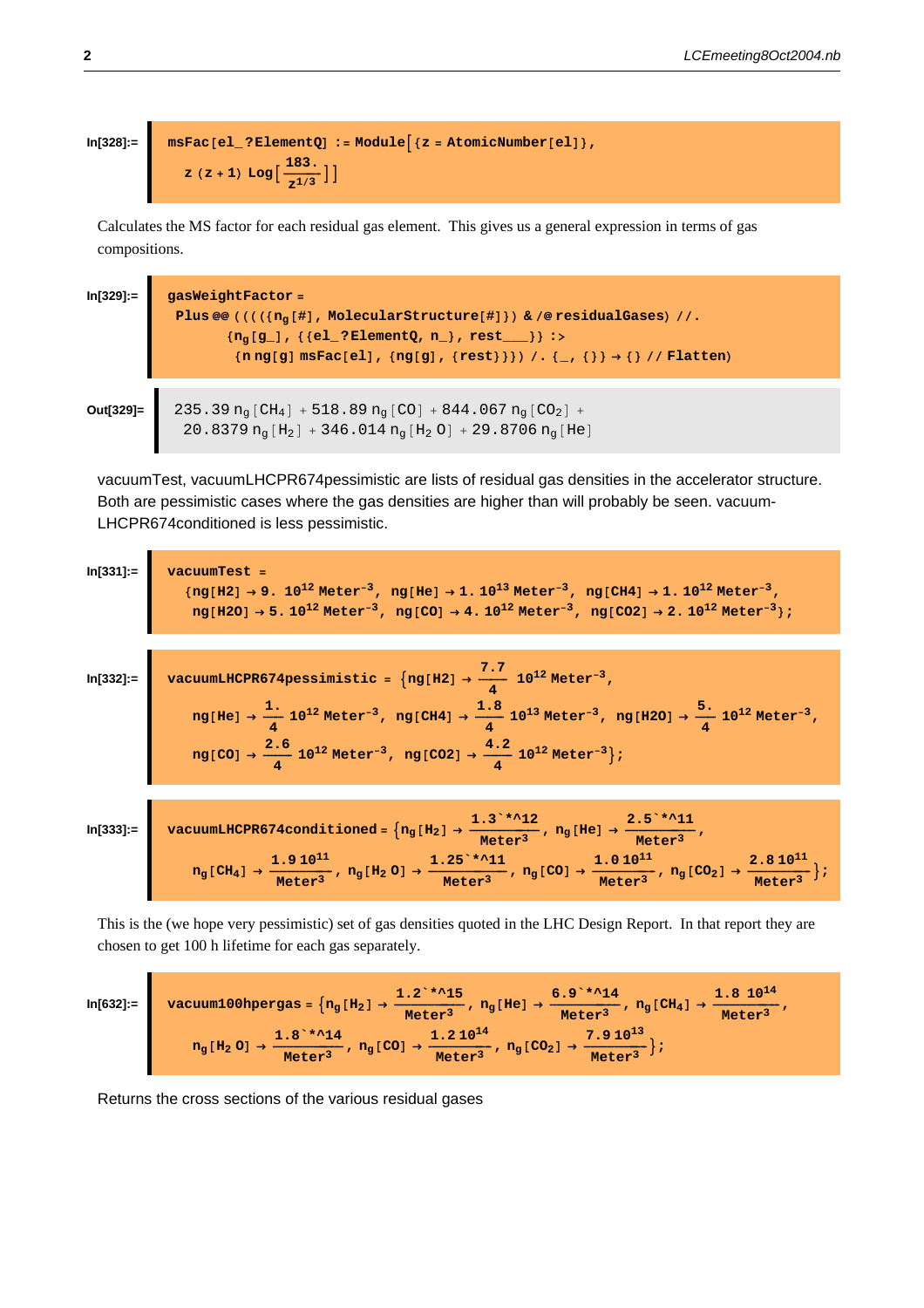

Some sets of data for nuclear cross sections. For lead ions we have data from the abrasion-ablation model and the RELDIS electromagnetic disocciation:

**In[335]:= beamGasAbrasionAblationRELDIS = sumngSigmaBeamGas → Plus @@**  $\left(nq[\text{\#}] \left(\text{NuclearCrossSection}\left[\text{Pb, #}, \frac{\text{Pion}}{\text{Aion}}\right.\right)$ **k k**  $\texttt{NuclearCrossSectionModel}\rightarrow\texttt{AbrasionAblation}\,+\texttt{NuclearCrossSection}\Big[\,$  $\mathbf{Pb, \#}, \frac{\mathbf{p}_{\text{ion}}}{\mathbf{A}_{\text{ion}}}$ , NuclearCrossSectionModel  $\rightarrow$  RELDIS]) & /@ residualGases) **Out[335]=** i k  $\sum_{a}$  $\left. \mathrm{n}_\mathrm{g}\right. \mathrm{\sigma}_\mathrm{bg}\right|_{\mathrm{g}}$  $\overline{a}$  $\Big| \rightarrow$ 13.8691 Barn  $n_{\rm g}$  [CH $_4$ ] + 12.5414 Barn  $n_{\rm g}$  [CO] + 19.6271 Barn  $n_{\rm g}$  [CO<sub>2</sub>] +

4.20667 Barn  $n_{g}\left[H_{2}\right]$  +  $11.2924$  Barn  $n_{g}\left[H_{2}\,0\right]$  +  $3.07884$  Barn  $n_{g}\left[$  He $\right]$ 

For protons, we can use the Barashenkov formula which is quite accurate.



### **Machine Conditions**

**Rules for Simplifying Special Cases**

**Time-Dependent Quantities**

**Initial Conditions**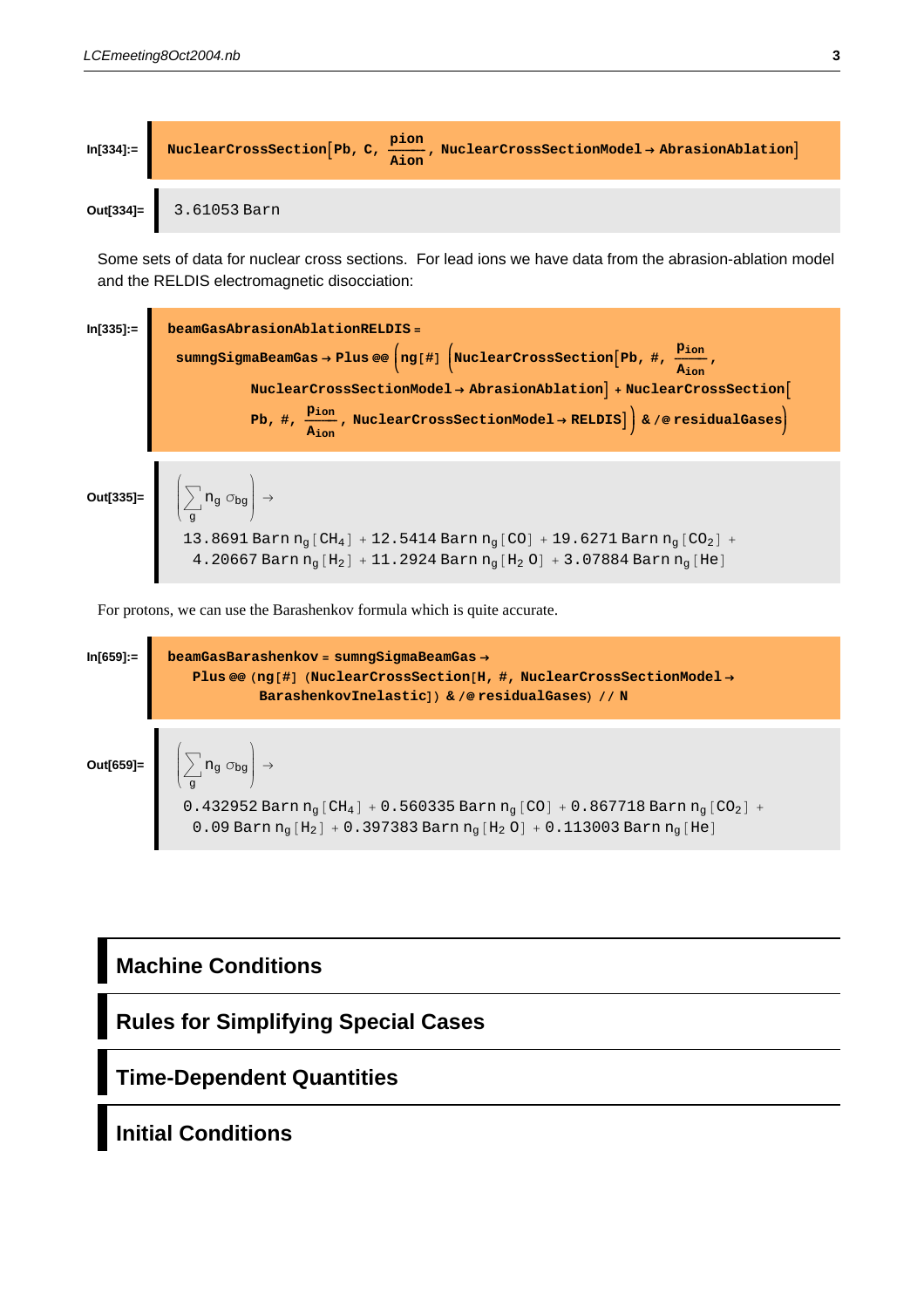## **Differential Equations**

"S" notations are used as switches to turn physics processes on and off

| ln[372]:=     | Notation $[S_{1um1} \Leftrightarrow switchLumi]$ ;<br>IntroduceSymbol[switchLumi, "is the switch for luminosity.", 1];                                                                                                                 |
|---------------|----------------------------------------------------------------------------------------------------------------------------------------------------------------------------------------------------------------------------------------|
| $ln[374] =$   | $\begin{array}{ l } \hline \texttt{Notation}[S_{\texttt{rad}} \Leftrightarrow \texttt{switchRadiationDamping}]\texttt{;} \hline \end{array}$<br>IntroduceSymbol[switchRadiationDamping,<br>"is the switch for radiation damping.", 1]; |
| $ln[376] =$   | Notation[ $S_{bg} \Leftrightarrow$ switchBeamGas];<br>IntroduceSymbol[switchBeamGas, "is the switch for beam-gas losses.", 1];                                                                                                         |
| $In [378] :=$ | Notation[ $S_{ibs} \Leftrightarrow$ switchIBS];<br>IntroduceSymbol[switchIBS, "is the switch for intra-beam scattering.", 1];                                                                                                          |
| ln[380]:=     | Notation $[T_{\text{IBSx}} \Leftrightarrow T \text{IBSx}$ ;<br>IntroduceSymbol[TIBSx,<br>"is the growth time of the horizontal emittance from IBS.", Second];                                                                          |
| ln[382]:=     | Notation $[T_{\text{IBS1}} \Leftrightarrow TIBS1]$ ;<br>IntroduceSymbol[TIBS1,<br>"is the growth time of the longitudinal emittance from IBS.", Second];                                                                               |

The switchConst..... can be changed to zero to for the longitudinal emittance to be constant.

 $\text{In [384]:} \quad \blacksquare \quad \text{Notation} \texttt{[S_{1emitt}} \Leftrightarrow \texttt{switchConstantLongitudinalEmittance]} \texttt{;}$ **IntroduceSymbol@switchConstantLongitudinalEmittance,** "is the switch that forces the longitudinal emittance to be constant.", 1];

The diffusion term can be added to artificially blow up the longitudinal emittance in order to shrink the transverse emittance.

| $ln[386] :=$ | Notation $[S_{\text{diff}} \Leftrightarrow \text{switchDiffusion}$ ;<br>IntroduceSymbol[switchDiffusion,<br>"is the switch for the extra diffusion term for the longitudinal emittance.",<br>$1$ ; |  |
|--------------|----------------------------------------------------------------------------------------------------------------------------------------------------------------------------------------------------|--|
| $ln[388] :=$ | Notation $[S_{ms} \Leftrightarrow switchMultipleScattering]$ ;<br>IntroduceSymbol switchMultipleScattering,<br>"is the switch for multiple scattering.", 1];                                       |  |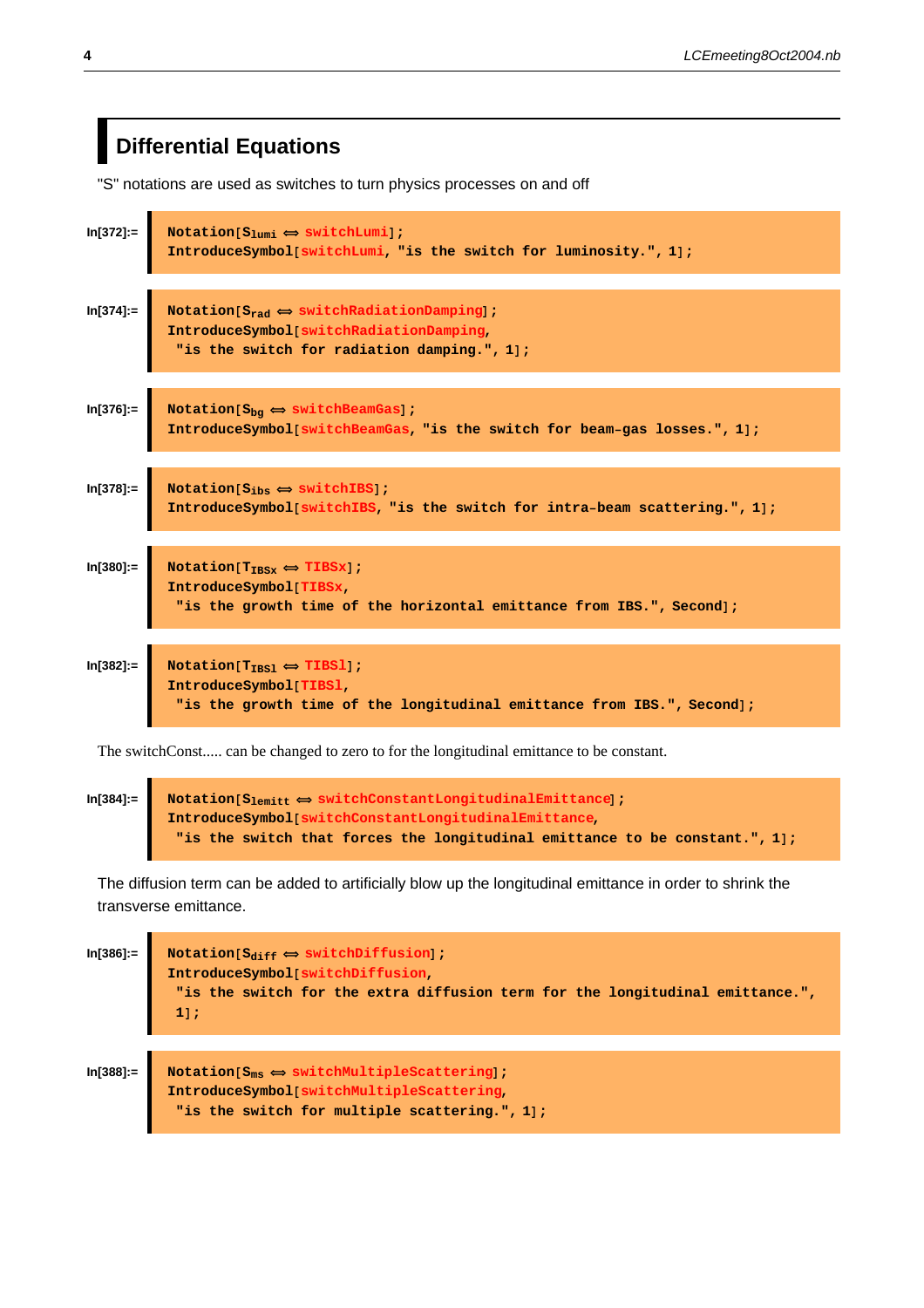The most general equations, assuming all asymmetries and all physics processes apply. They can be simplified using the rules defined above. The TIBS functions return a damping time associated with intrabeam scattering.



Show the general form of our differential equations: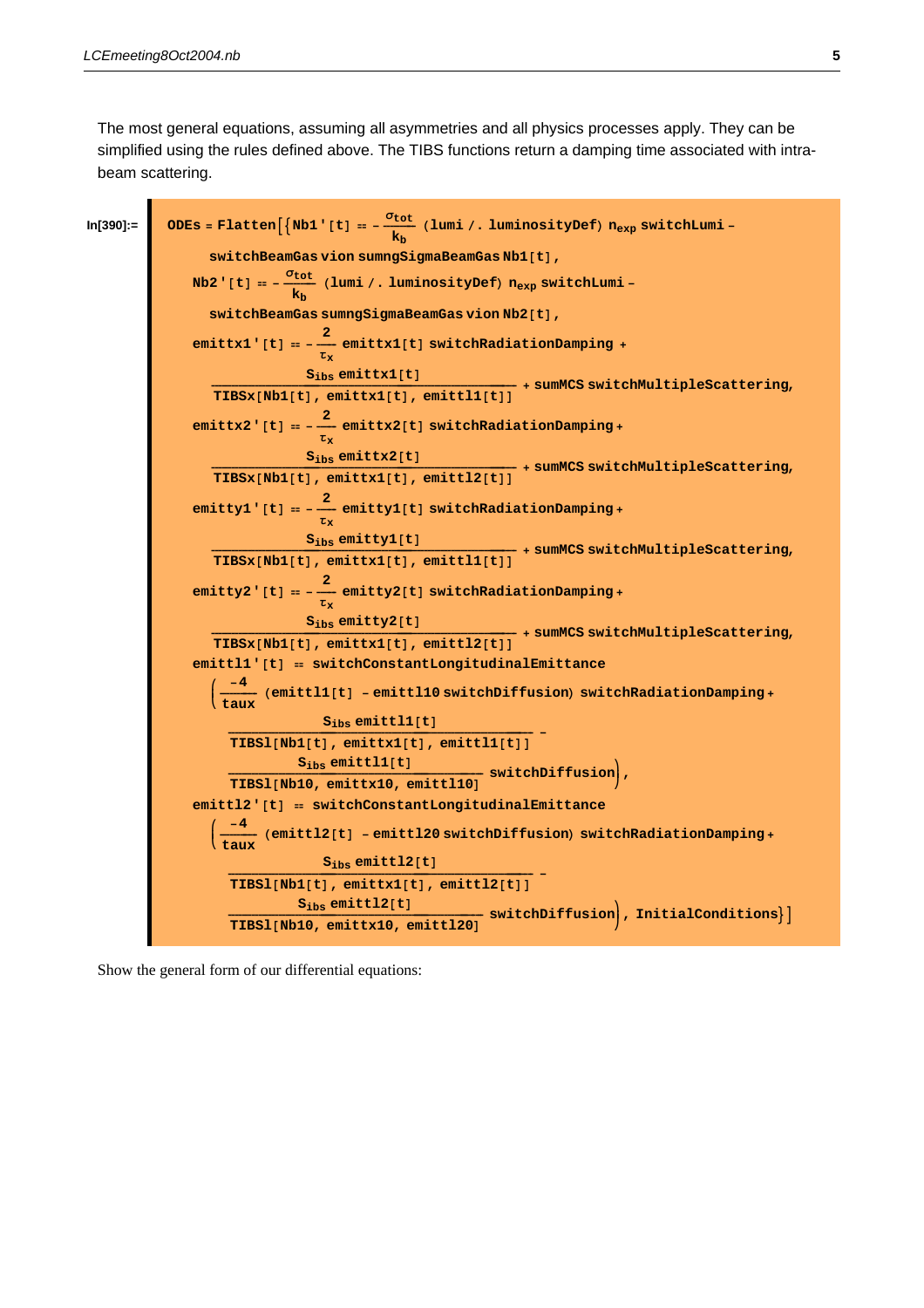#### $In [391] :=$ TableForm[ODEs // Union]

### Out[391]//TableForm=

| $\epsilon_{11}$ [0] == $\epsilon_{110}$                                                                                                                                                                                                                                                                                                                                                                                                        |
|------------------------------------------------------------------------------------------------------------------------------------------------------------------------------------------------------------------------------------------------------------------------------------------------------------------------------------------------------------------------------------------------------------------------------------------------|
| $\epsilon_{12}$ [0] == $\epsilon_{120}$                                                                                                                                                                                                                                                                                                                                                                                                        |
| $\epsilon_{x1}$ [0] = $\epsilon_{x10}$                                                                                                                                                                                                                                                                                                                                                                                                         |
| $\epsilon_{\text{x2}}$ [0] == $\epsilon_{\text{x20}}$                                                                                                                                                                                                                                                                                                                                                                                          |
| $\epsilon_{v1}$ [0] = $\epsilon_{v10}$                                                                                                                                                                                                                                                                                                                                                                                                         |
| $\epsilon_{v2}$ [0] = $\epsilon_{v20}$                                                                                                                                                                                                                                                                                                                                                                                                         |
| $N_{h1}$ [ 0 ] = $N_{h10}$                                                                                                                                                                                                                                                                                                                                                                                                                     |
| $N_{b2}$ [0] = $N_{b20}$                                                                                                                                                                                                                                                                                                                                                                                                                       |
| $\epsilon_{11}^\prime\left[\,t\,\right]\;=\;S_{1\text{emit}}\;\left(-\,\frac{4\,S_{\text{rad}}\;(-\epsilon_{110}\;S_{\text{diff}}+\epsilon_{11}\,[\,t\,])}{\tau_{\text{x}}}\;\;-\;\frac{S_{\text{diff}}\;S_{\text{ibs}}\,\epsilon_{11}\,[\,t\,]}{\text{T}_{\text{BS1}}\,[\text{N}_{\text{b10}}\,,\epsilon_{\text{x10}}\,,\epsilon_{110}]}\;+\;\frac{S_{\text{ibs}}\,\epsilon_{11}\,[\,t\,]}{\text{T}_{\text{BS1}}\,[\text{N}_{\text{b1}}\,[\,$ |
| $\epsilon_{12}^\prime\left[t\right]\;=\;{\cal S}_{1\text{emit}}\;\left(-\,\frac{\,4\,S_{\text{rad}}\,\left(-\epsilon_{120}\,S_{\text{diff}}+\epsilon_{12}\,[\,t\,]\right)}{\,\tau_{\text{x}}}\;-\;\frac{S_{\text{diff}}\,S_{\text{ibs}}\,\epsilon_{12}\,[\,t\,]}{\,\tau_{\text{BS1}}\,[\,N_{\text{b1}}\,\sigma_{\epsilon_{12}}\,\sigma_{12}\,]} \;+\;\frac{S_{\text{ibs}}\,\epsilon_{12}\,[\,t\,]}{\,\tau_{\text{BS1}}\,[\,N_{\text{b1}}\,[\,$ |
| $\epsilon_{x1}$ '[t] = $\left(\frac{4\pi r_{p}^{2} c z_{ion}^{2}}{2\beta^{2} \gamma A_{ion}^{2}} \beta_{ave} \sum_{\alpha} n_{g} Z_{g} (Z_{g} + 1) \ln[183 Z_{g}^{-\frac{1}{3}}]\right) S_{ms} - \frac{2 S_{rad} \epsilon_{x1}[t]}{z_{x}} + \frac{1}{T_{IBSx}[t]}$                                                                                                                                                                             |
| $\epsilon_{x2}$ ' [t] = $\left(\frac{4\pi r_{p}^{2} c z_{ion}^{2}}{2\beta^{2} \gamma A_{ion}^{2}} \beta_{ave} \right)_{\text{in}} n_{g} Z_{g} (Z_{g} + 1) \ln[183 Z_{g}^{-\frac{1}{3}}] \right) S_{ms} - \frac{2 S_{rad} \epsilon_{x2} [t]}{z_{x}} + \frac{1}{T_{\text{IBSx}}}$                                                                                                                                                                |
| $\epsilon_{y1}$ ' [t] = $\left(\frac{4\pi r_{p}^{2} c z_{ion}^{2}}{2\beta^{2} \gamma A_{ion}^{2}} \beta_{ave} \right)_{\text{in}} n_{g} Z_{g} (Z_{g} + 1) \ln[183 Z_{g}^{-\frac{1}{3}}] \right) S_{ms} - \frac{2 S_{rad} \epsilon_{y1} [t]}{\tau_{x}} + \frac{1}{T_{IBSx} [t]}$                                                                                                                                                                |
| $\epsilon_{y2}$ '[t] = $\left(\frac{4\pi r_{p}^{2} c z_{ion}^{2}}{2\beta^{2} \gamma A_{ion}^{2}} \beta_{ave} \right)_{\text{in}} n_{g} Z_{g} (Z_{g} + 1) \ln[183 Z_{g}^{-\frac{1}{3}}] \right) S_{ms} - \frac{2 S_{rad} \epsilon_{y2}[\text{t}]}{z_{x}} + \frac{1}{T_{\text{IBSx}}}$                                                                                                                                                           |
| $N_{b1}^{'}[t] = -(\sum_{g} n_g \sigma_{bg}) S_{bg} V_{ion} N_{b1}[t] - \frac{f_0 n_{exp} \sigma_{tot} S_{1umi} N_{b1}[t] N_{b2}[t]}{\pi (\sqrt{\beta_{x1} \epsilon_{x1}[t]} + \sqrt{\beta_{x2} \epsilon_{x2}[t]}) (\sqrt{\beta_{y1} \epsilon_{y1}[t]} + \sqrt{\beta_{y2} \epsilon_{y2}[t]})}$                                                                                                                                                 |
| $N_{b2}^\prime\left[t\right] = -\left(\textstyle\sum_g n_g\ \textstyle \sigma_{bg}\right)\ S_{bg}\ v_{ion}\ N_{b2}\left[t\right] \\ -\frac{f_0\ n_{exp}\ \sigma_{tot}\ S_{1umi}\ N_{b1}\left[t\right]\ N_{b2}\left[t\right]}{\pi\left(\sqrt{\beta_{x1}\ \varepsilon_{x1}[t]}\ +\ \sqrt{\beta_{x2}\ \varepsilon_{x2}[t]}\ \right)\ \left(\sqrt{\beta_{y1}\ \varepsilon_{y1}[t]}\ +\ \sqrt{\beta_{y2}\ \varepsilon_{y2}[t]}\ \right)}$           |

Much other material skipped here.Paste some results below.

### Protons, Injection, no diff. Multiple Scattering only  $ln[678] :=$  $\verb|modelSimplifications=Flatten[\{S_{1umi}\rightarrow 0\,,\;S_{bg}\rightarrow 0\,,\;S_{rad}\rightarrow 0\,,\;S_{ibs}\rightarrow 0\,,$  $S_{\text{diff}} \rightarrow 0 \text{, } S_{\text{lemitt}} \rightarrow 0 \text{, } S_{\text{ms}} \rightarrow 1 \text{, } \text{ipBeta, roundBeans, equalBeans} \} \, ]$ Out[678]=  $\{ \, S_{1 \text{umi}} \, \rightarrow 0 \, , \, \, S_{\text{bg}} \rightarrow 0 \, , \, \, S_{\text{rad}} \rightarrow 0 \, , \, \, S_{\text{ibs}} \rightarrow 0 \, , \, \, S_{\text{diff}} \rightarrow 0 \, , \, \, S_{\text{1emitt}} \rightarrow 0 \, ,$  $S_{\mathfrak{m}\mathbf{s}} \to 1 \; , \; \beta_{x1} \to \beta^* \; , \; \beta_{x2} \to \beta^* \; , \; \beta_{y1} \to \beta^* \; , \; \beta_{y2} \to \beta^* \; , \; \in_{y1} \to \in_{x1} \; , \; \in_{y2} \to \in_{x2} \; ,$  $\epsilon_{y10}\rightarrow \epsilon_{x10}\text{ , }\epsilon_{y20}\rightarrow \epsilon_{x20}\text{ , }\beta_{y1}\rightarrow \beta_{x1}\text{ , }\beta_{y2}\rightarrow \beta_{x2}\text{ , }N_{b2}\rightarrow N_{b1}\text{ , }N_{b20}\rightarrow N_{b10}\text{ , }$  $\epsilon_{\text{x}2} \rightarrow \epsilon_{\text{x}1} \text{, } \epsilon_{\text{x}20} \rightarrow \epsilon_{\text{x}10} \text{, } \epsilon_{\text{Y}2} \rightarrow \epsilon_{\text{Y}1} \text{, } \epsilon_{\text{Y}20} \rightarrow \epsilon_{\text{Y}10} \text{, } \epsilon_{12} \rightarrow \epsilon_{11} \text{, } \epsilon_{120} \rightarrow \epsilon_{110} \}$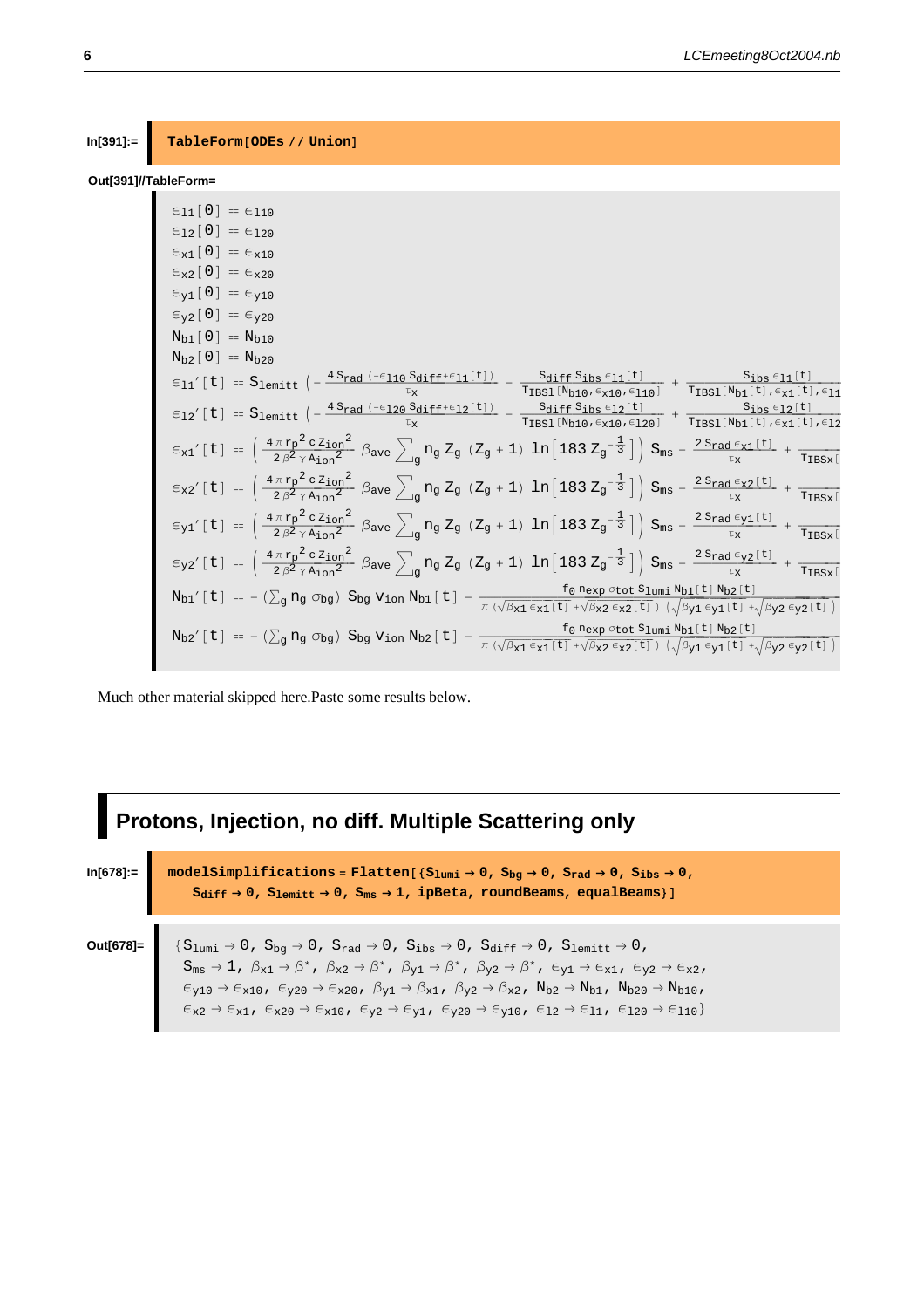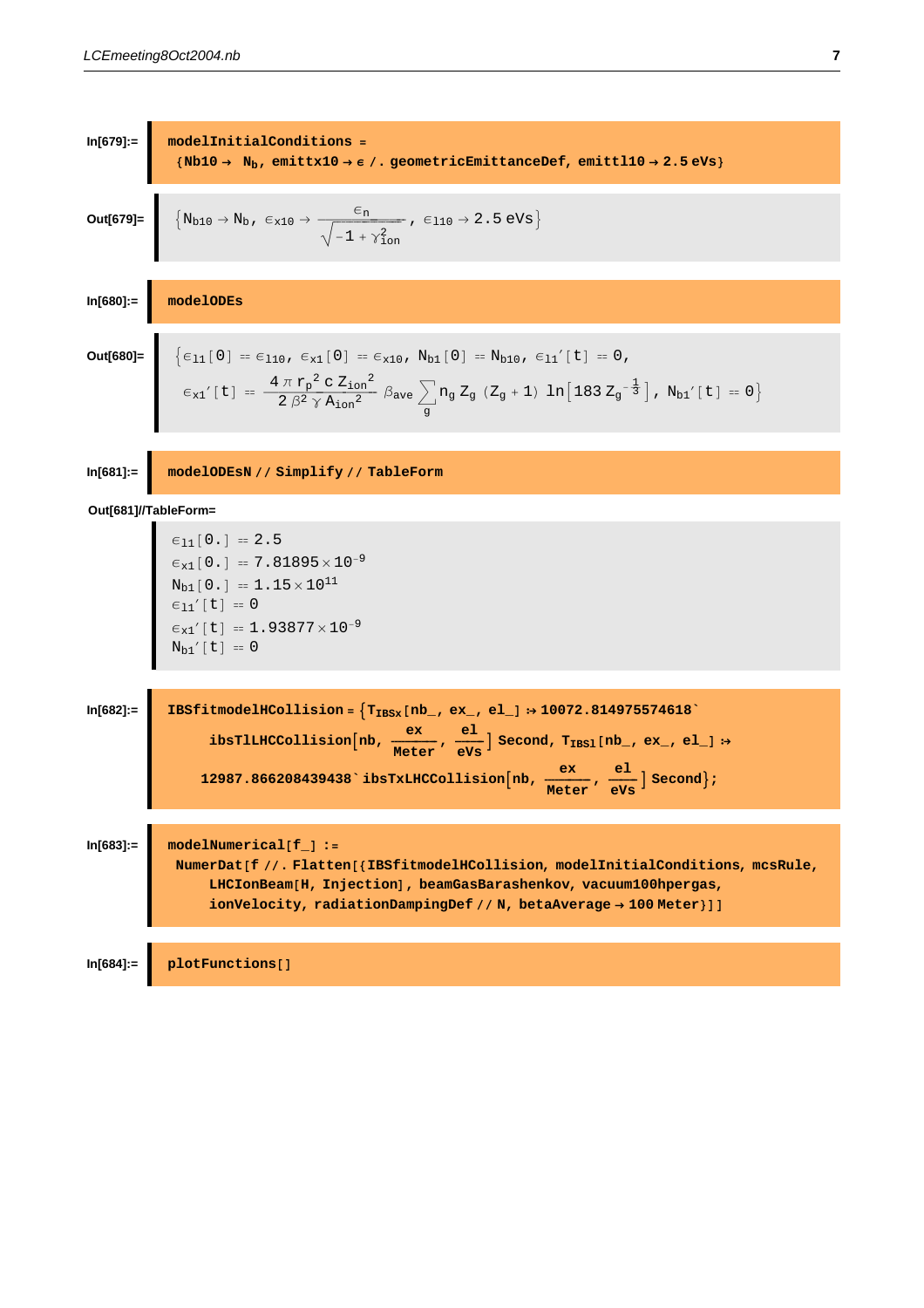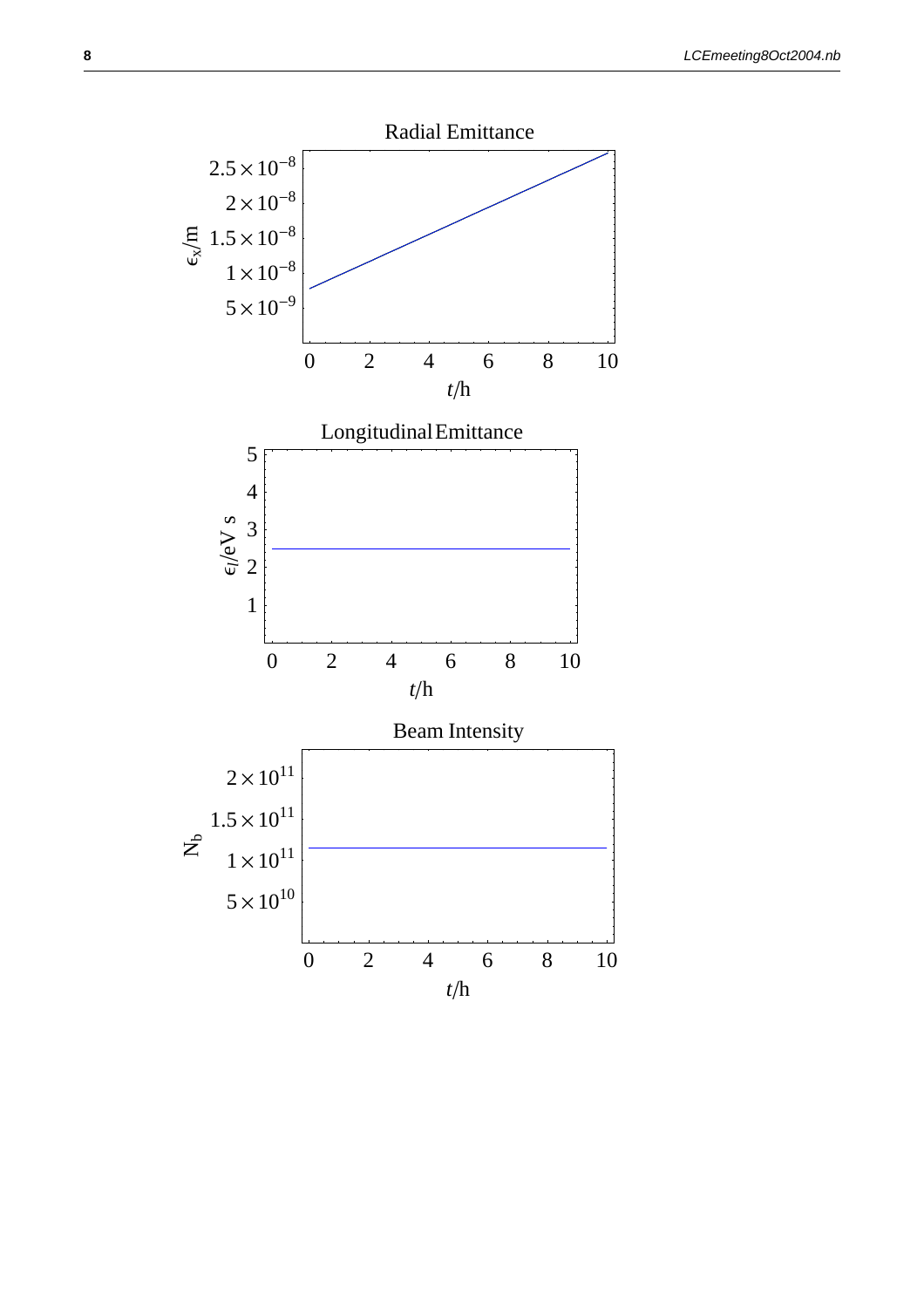

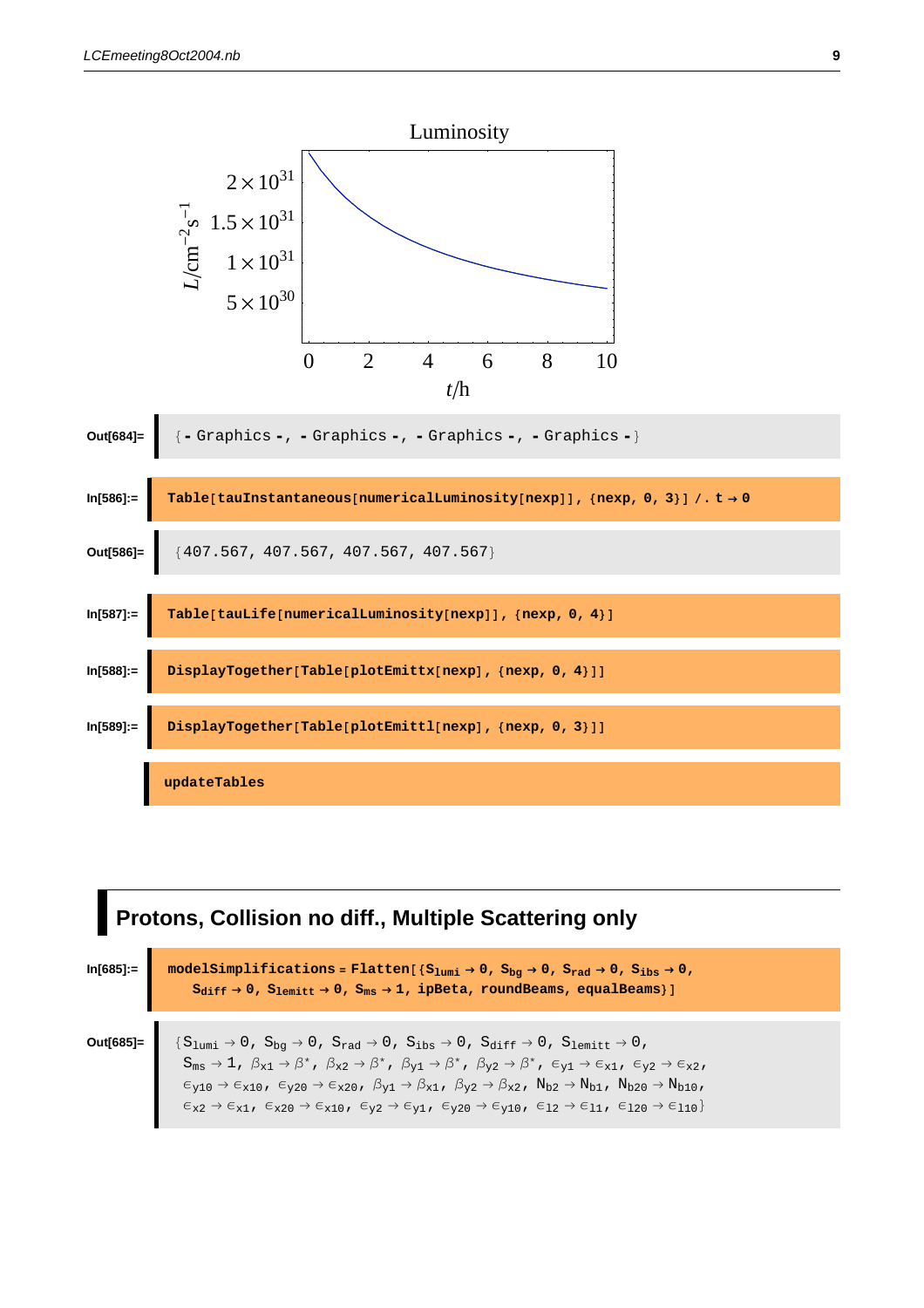In[686]:  
\n
$$
\text{Duff686} = \frac{\text{Nb10} \rightarrow N_b, \text{enittx10} \rightarrow \epsilon /. \text{geometricEmittancoDef, \text{enitt}110} \rightarrow 2.5 \text{ eVs}}{\sqrt{-1 + \gamma_{\text{cm}}^2}}, \epsilon_{110} \rightarrow 2.5 \text{ eVs}} \text{Out[686]} = \frac{\left\{ N_{b10} \rightarrow N_{b}, \epsilon_{x10} \rightarrow \frac{\epsilon_{n}}{\sqrt{-1 + \gamma_{\text{cm}}^2}}, \epsilon_{110} \rightarrow 2.5 \text{ eVs} \right\}}{\sqrt{-1 + \gamma_{\text{cm}}^2}}, \epsilon_{110} \rightarrow 2.5 \text{ eVs}} \text{Out[687]} = \frac{\text{modelODES}}{\epsilon_{x1}} \text{H}_{10} = \epsilon_{110}, \epsilon_{x1} [0] = \epsilon_{x10}, N_{b1} [0] = N_{b10}, \epsilon_{11}'[t] = 0, \epsilon_{12}'[t] = \frac{4 \pi \kappa_{p}^2 c 2_{\text{tan}}^2}{2 \beta^2 \gamma \lambda_{\text{tan}}^2} \beta_{\text{ave}} \sum_{g} n_g Z_g (Z_g + 1) \ln[183 Z_g^{-\frac{1}{3}}], N_{b1}'[t] = 0} \text{H}_{10}[\text{688}].
$$
\n
$$
\text{In[688]} = \frac{\text{InStitmedelHColilision} = \left\{ \text{Tr}_\text{BDK} [\text{mb}, \text{ex}, \text{el}] \rightarrow 10072.814975574618} \cdot \text{ibPHLHCColilision}[\text{mb}, \text{ex}, \text{el}] \rightarrow 10072.814975574618} \cdot \text{ibPHLHCColilision}[\text{mb}, \text{mech}_\text{tree}, \text{ev}_\text{exp}] \text{ is the same value of } \epsilon_{\text{max}} \text{H}_{10}[\text{OII}] \text{ is the same value of } \epsilon_{\text{max}} \text{H}_{10}[\text{OII}] \text{ is the same value of } \epsilon_{\text{max}} \text{H}_{10}[\text{OII}] \text{ is the same value of } \epsilon_{\text{max}} \text{H}_{10}[\text{OII}] \text{ is the same value of } \epsilon
$$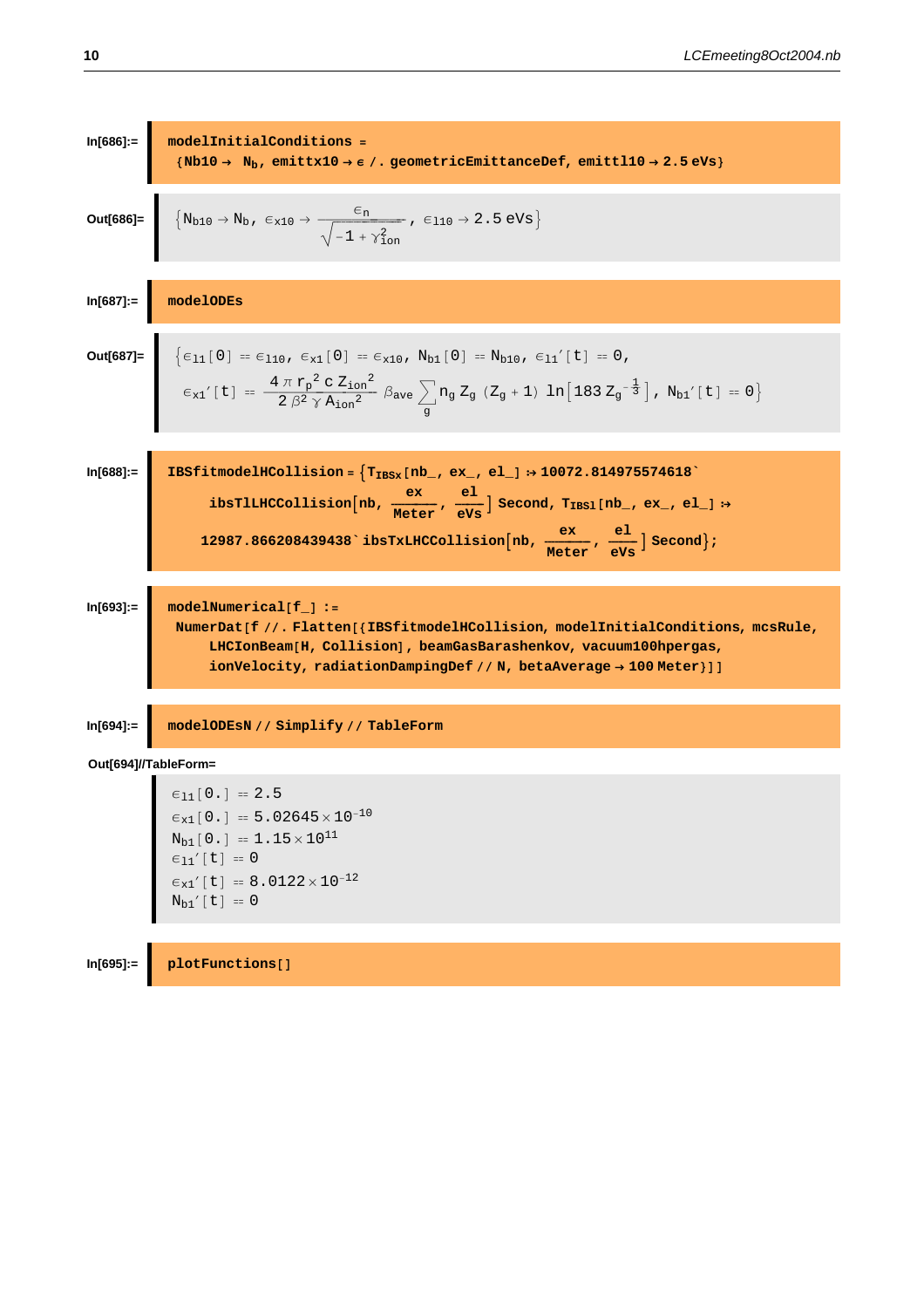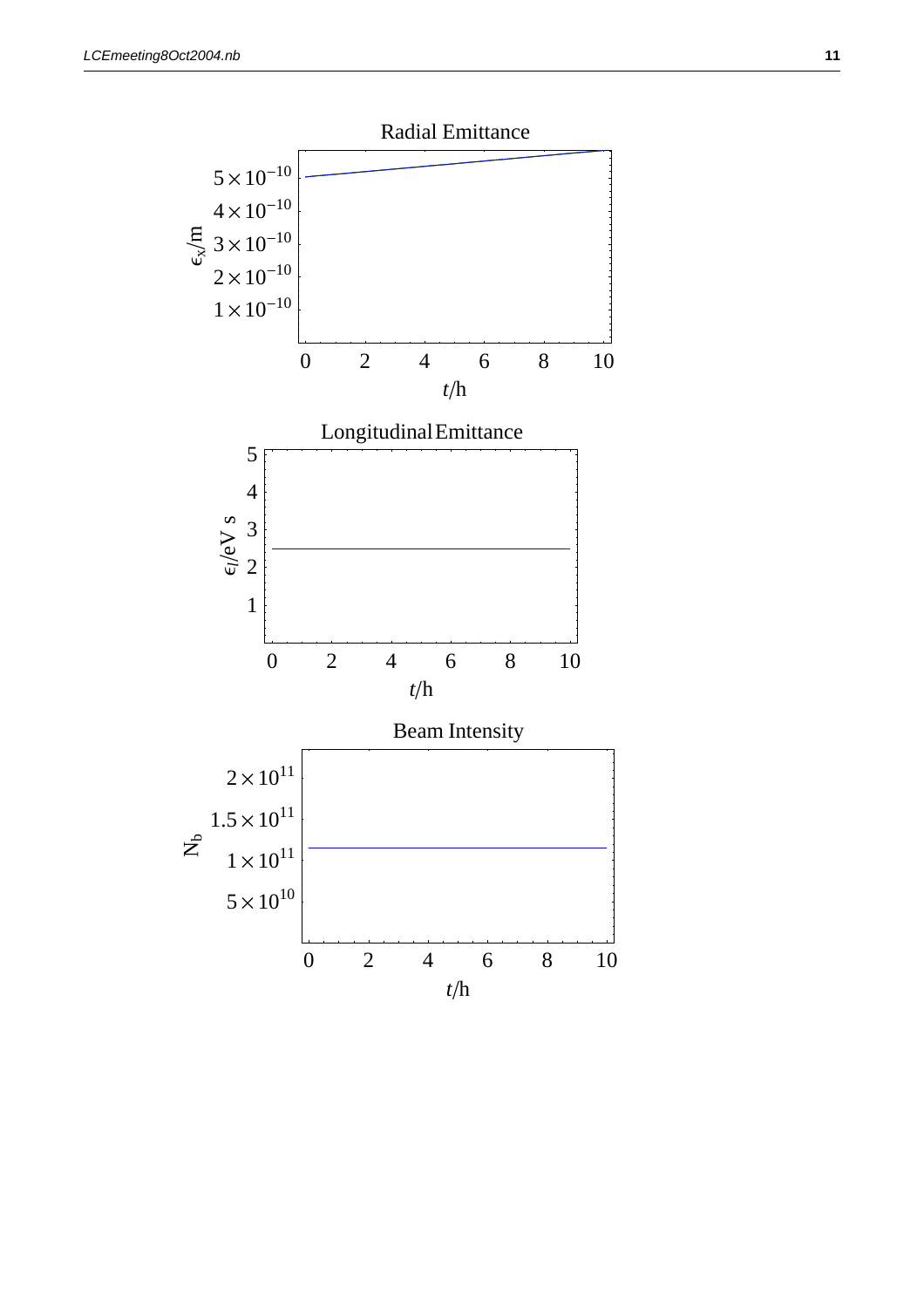

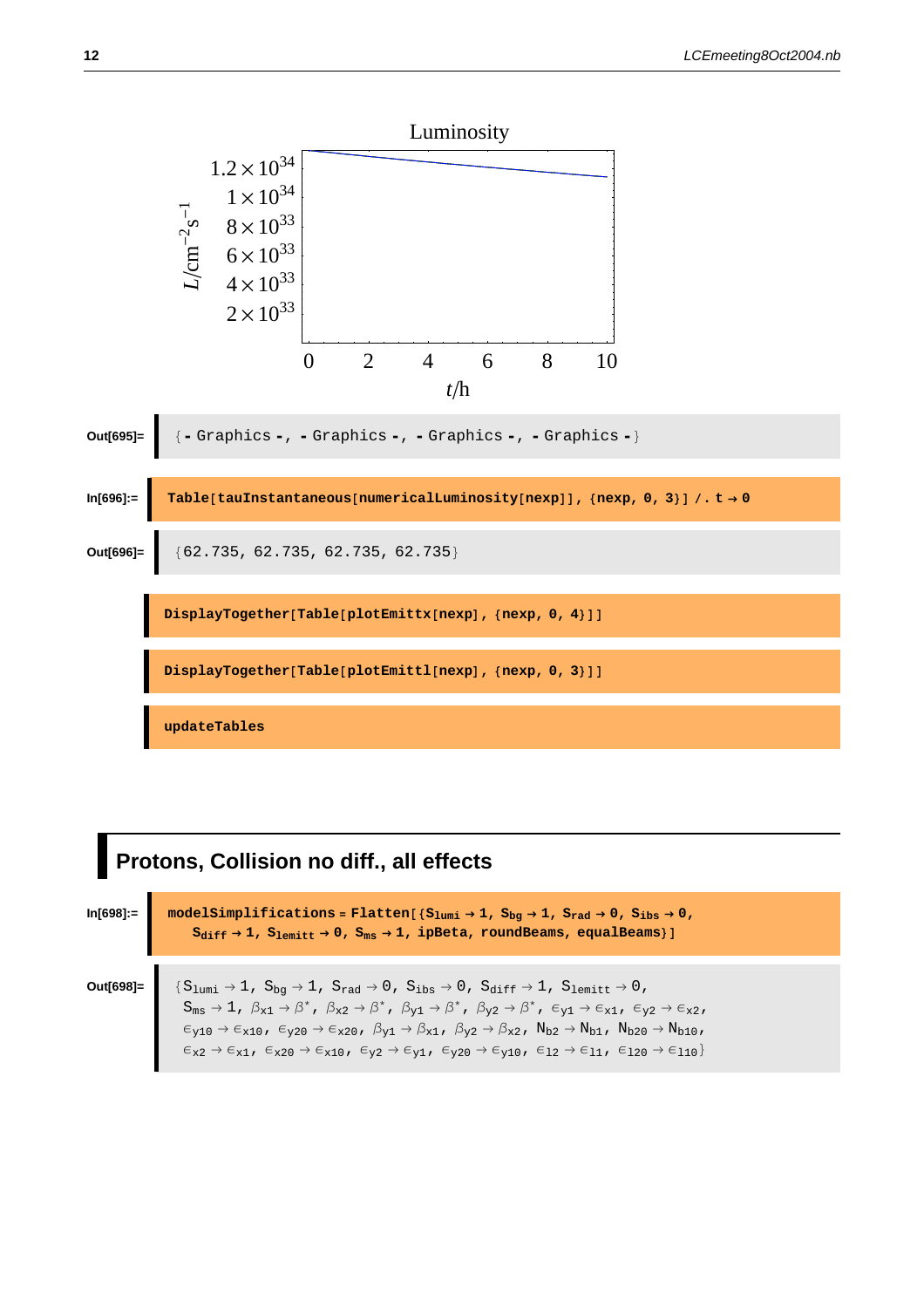

```
\epsilon_{11}[0.] = 2.5<br>
\epsilon_{x1}[0.] = 5.02645 \times 10^{-10}<br>
N_{b1}[0.] = 1.15 \times 10^{11}<br>
\epsilon_{11}'[t] = 0<br>
\epsilon_{x1}'[t] = 8.0122 \times 10^{-12}<br>
N_{b1}'[t] = N_{b1}[t] \left(-0.0508568 - \frac{6.76536 \times 10^{-23} n_{exp} N_{b1}[t]}{\epsilon_{x1}[t]}\right)
```
 $ln[706]$ := plotFunctions[]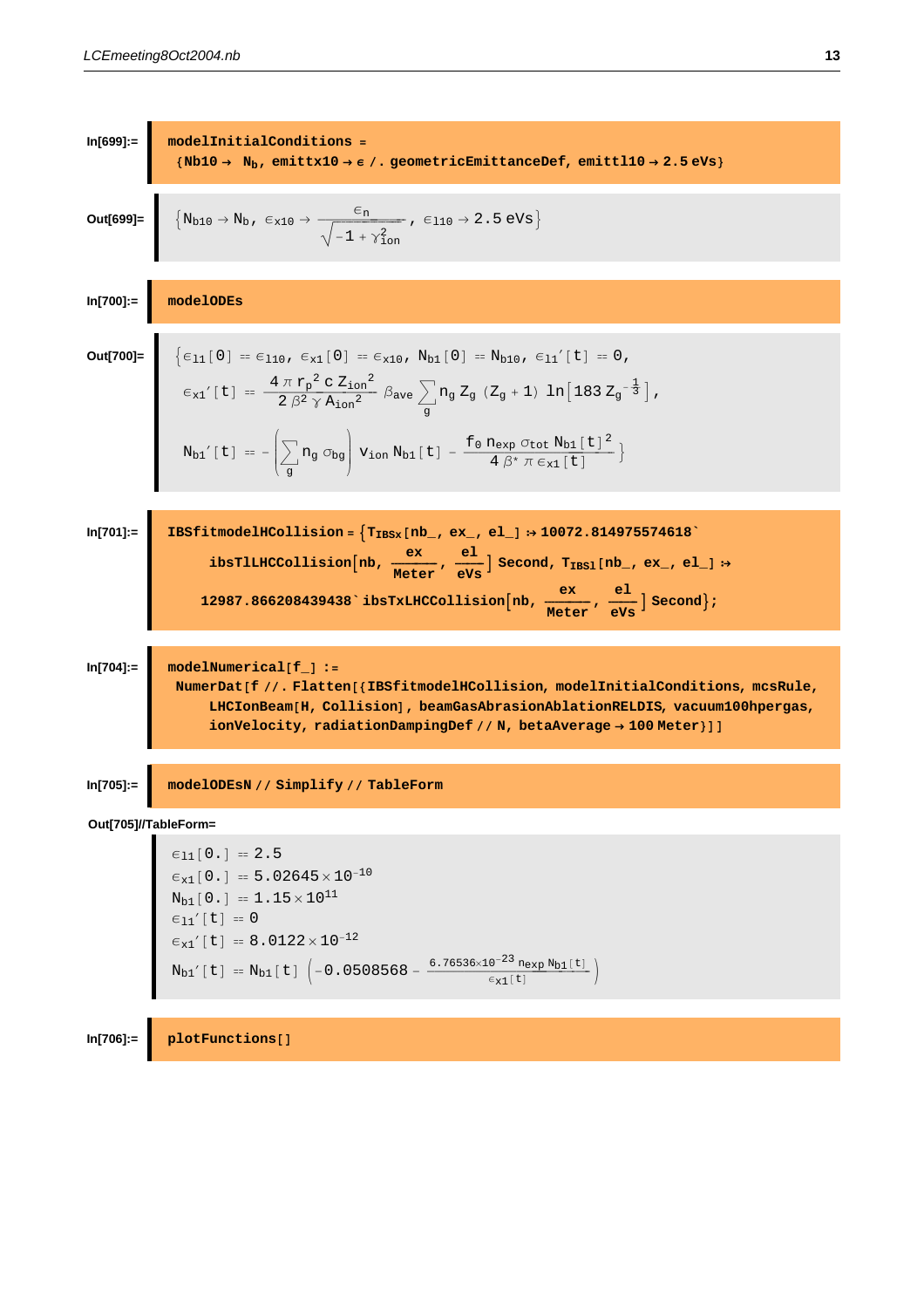